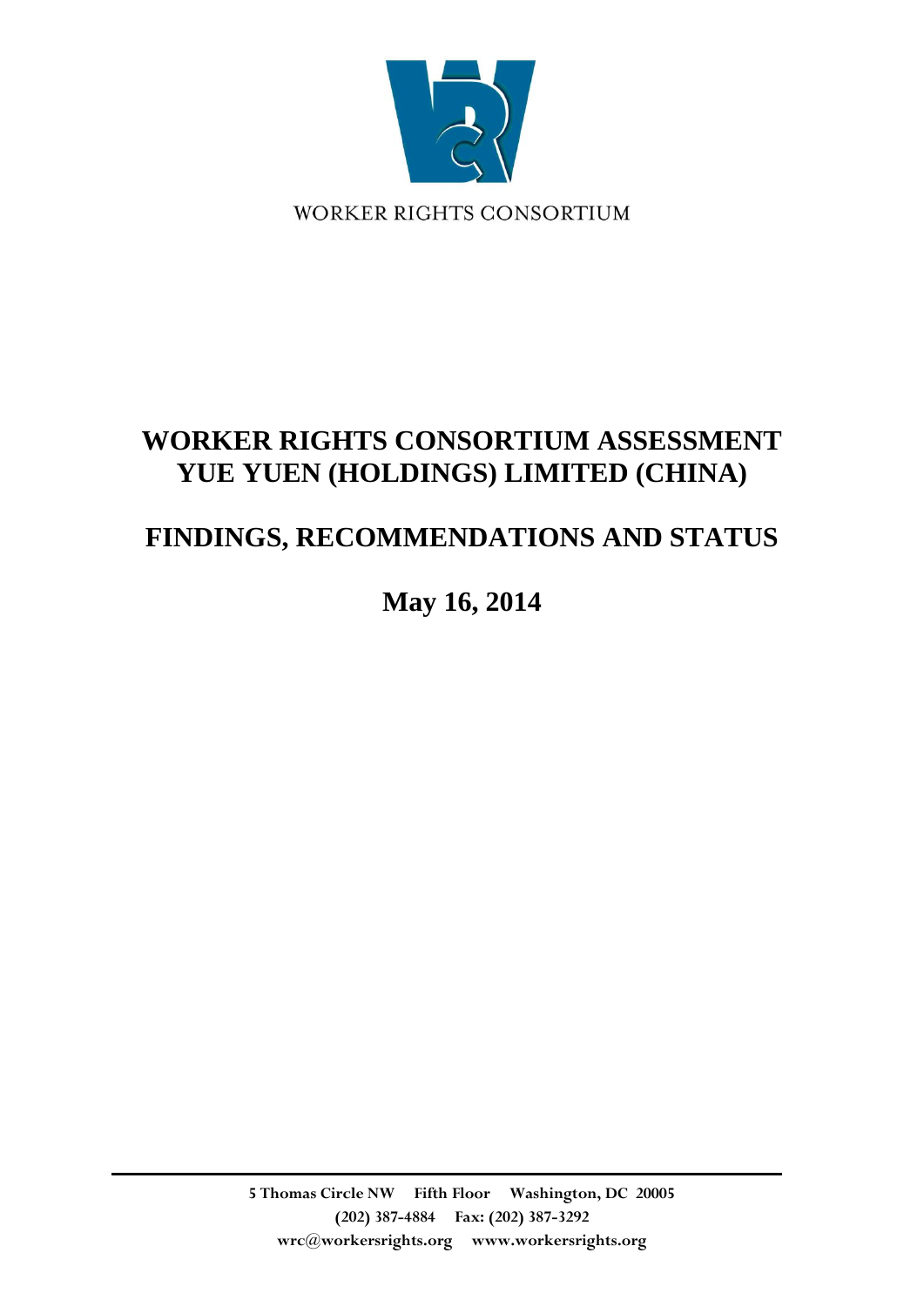# **Executive Summary**

Last month, longstanding violations of workers' rights under local laws, international labor standards, and university codes of conduct at Yue Yuen (Holdings) Limited, a top supplier of collegiate licensed athletic footwear led an estimated 30,000 employees at its factories in southern China to launch a strike that drew international media attention. Yue Yuen's failure to pay legally mandated social security payments affected an estimated 45,000 workers at the company's factory complex in Guangdong Province, in the Gaobu district of the city of Dongguan.<sup>1</sup>

Nike and adidas disclose Yue Yuen's Gaobu factory complex as a producer of university licensed footwear. This factory complex also supplies non-collegiate footwear to other buyers including Puma SE and Asics Corporation.<sup>2</sup> Yue Yuen has stated that the recent strike, which began on April 5, cost the firm more than US\$27 million by the time the majority of workers resumed work on April 25.<sup>3</sup>

Yue Yuen is the manufacturing arm of the Pou Chen Group, which is the largest producer of branded athletic shoes in the world.<sup>4</sup> The company supplies many major footwear brands, including Nike, adidas, Reebok, Asics, New Balance, Puma, Converse, Merrell, Salomon, and Timberland (VF Corporation),<sup>5</sup> and is a participating supplier in the Fair Labor Association.<sup>6</sup> Headquartered in Taiwan, Yue Yuen owns factories in China, Indonesia, Vietnam, Bangladesh, Cambodia, the United States, and Mexico.<sup>7</sup> The company employs more than  $400,000$  workers,  $8$  and produces more than 300 million pairs of shoes per year.<sup>9</sup>

The WRC has monitored the recent strike at Pou Chen's Yue Yuen factories in Gaobu, and also has examined both the underlying labor rights violations that led to this work stoppage, and the response of Yue Yuen and the Chinese government to the factory workers' protests. As is described in detail below, the Chinese government has confirmed that Yue Yuen underpaid on legally required contributions to the government-run social security system. This underpayment, unless corrected, will mean that workers will have less funds to draw upon in case of disability or unemployment, or when they retire. During the strike, Yue Yuen also violated workers' rights to freedom of association in several ways, including by physically restraining workers from joining the strike and threatening to penalize workers

[http://www.yueyuen.com/annoucement\\_file/e0551\\_24042014.pdf.](http://www.yueyuen.com/annoucement_file/e0551_24042014.pdf)

 1 *See, Wall Street Journal*, "Yue Yuen Strike Is Estimated to Cost \$60 Million," (April 28, 2014). <sup>2</sup> Bloomberg News, "China Shoe Plant Strike Disrupts Output at Nike, Adidas Supplier," (April 16, 2014), [http://www.businessweek.com/news/2014-04-15/nike-shoemaker-yue-yuen-says-over-1-000-china-workers-on](http://www.businessweek.com/news/2014-04-15/nike-shoemaker-yue-yuen-says-over-1-000-china-workers-on-strike)[strike.](http://www.businessweek.com/news/2014-04-15/nike-shoemaker-yue-yuen-says-over-1-000-china-workers-on-strike)

 $\sqrt[3]{3}$  Yuen Industrial (Holdings) Limited, "Inside Information: An Update on the Strike and Adjustment of Employee Benefit Payments" (April 25, 2014),

<sup>&</sup>lt;sup>4</sup> Pou Chen Group, Footwear Business, [http://www.pouchen.com/index.php/en/business/footwear-business.](http://www.pouchen.com/index.php/en/business/footwear-business) 5 Ibid.

<sup>&</sup>lt;sup>6</sup> Fair Labor Association, Participating Suppliers [http://www.fairlabor.org/affiliates/participating-](http://www.fairlabor.org/affiliates/participating-suppliers?page=1) $\frac{\text{suppliers?page}=1}{\text{Sum?}$ 

Pou Chen Group, Overseas Locations [http://www.pouchen.com/index.php/en/about/locations.](http://www.pouchen.com/index.php/en/about/locations)

<sup>8</sup> Austin Ramzy, "Workers Strike at Shoe Factory Over Benefits Dispute," *New York Times* (April 17, 2014), http://sinosphere.blogs.nytimes.com/2014/04/17/workers-strike-at-shoe-factory-over-benefits-dispute/<br><sup>9</sup> Pou Chen Group, Footwear Business, <u>http://www.pouchen.com/index.php/en/business</u>/footwear-business.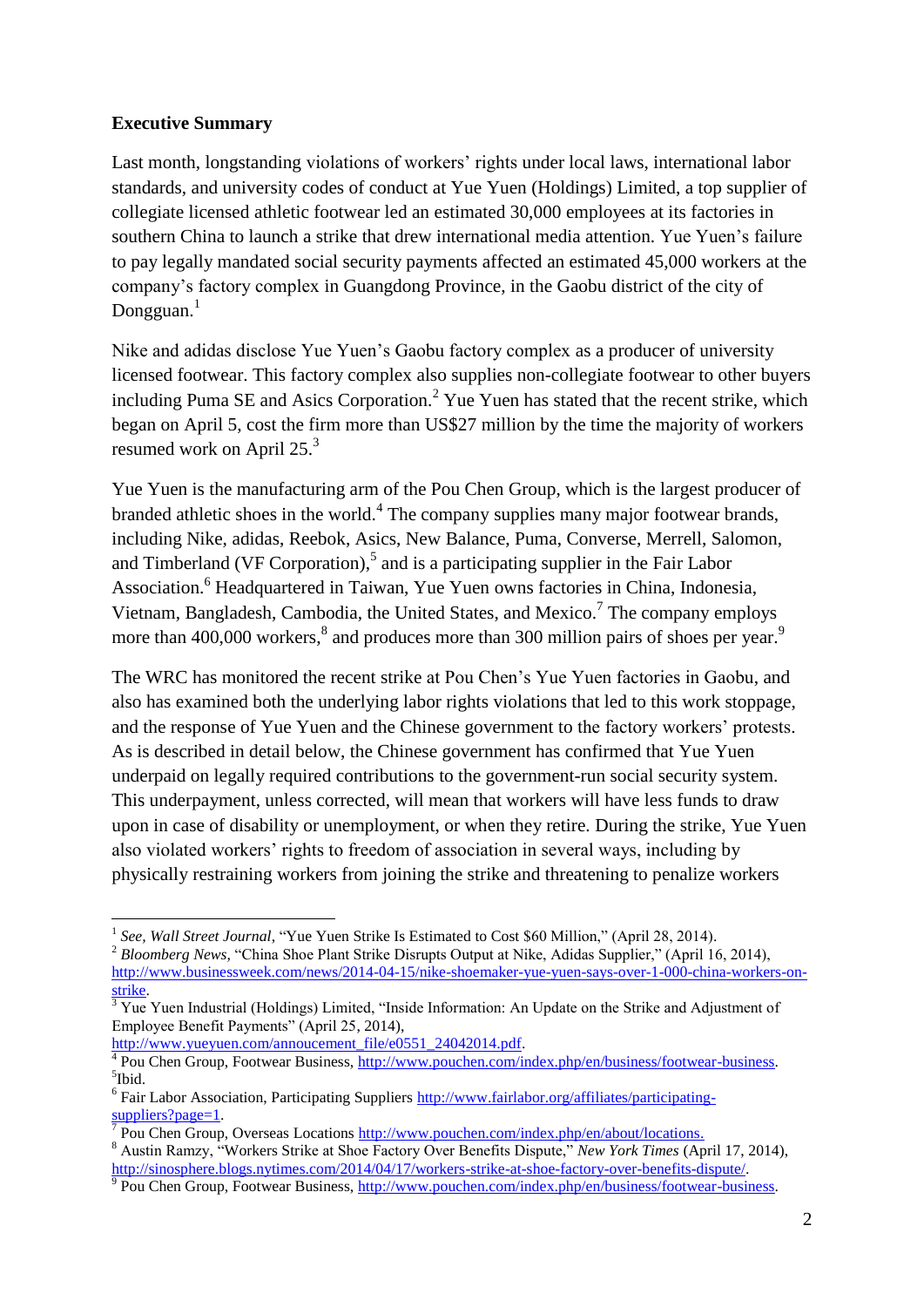who participated in it. The Chinese government also violated the workers' associational rights, most notably by detaining NGO advocates who were supporting the striking workers. One of these advocates, Lin Dong, is still being detained and faces criminal charges.

The WRC has communicated with the two university licensees whose collegiate footwear is produced at these factories, adidas and Nike. We requested that the two licensees explain their position as to whether Yue Yuen's underpayment of social security benefits had violated Chinese law and university codes of conduct, and that they indicate what actions they were taking to address the detention of NGO advocates and any Yue Yuen workers who were detained. Nike has not provided a substantive response on either point. For its part, Adidas has stressed that the Yue Yuen's practices concerning social security contributions were "in accordance with an agreement" between Yue Yuen and the local government.

The responses of these leading university licensees are highly troubling. Despite their longstanding relationships with Yue Yuen, neither Nike nor adidas had addressed the underpayment of legally required social security contributions despite the fact that this is a comparatively easy code violation to identify and correct. If, as adidas' statement suggests, licensees accepted claims from Yue Yuen that the company's practices, while clearly violating the requirements of Chinese law, were, nonetheless, acceptable, because it had received some form of exemption from the local government – of which workers were unaware – this indicates a serious flaw in these licensees' compliance methodologies. One of the key reasons to establish codes of conduct is that governments in apparel-producing countries often fail to enforce their own labor laws, either by failing to act or, as adidas states was the case here, by giving employers permission to violate the law.

In order to remedy the violations at Yue Yuen, and prevent future violations, the WRC makes a number of recommendations to licensees. These include: (1) ensuring that Yue Yuen makes the full legally required payments into the social security system going forward, and makes workers whole for past underpayment; (2) pressing the Chinese government to free Lin Dong and any other individuals detained as a result of their participation in or support of the strike, and drop any charges related to nonviolent strike-related behavior; and (3) explaining and correcting the gaps in their auditing practices that allowed Yue Yuen to under-contribute to workers' social security accounts over a period of years.

This report discusses the underlying violations that caused this strike and events related to the strike itself, including the responses of the company and the local government. The report also details the WRC's engagement concerning this matter with Nike and adidas, in particular, our inquiries concerning how these underpayments were able to continue for such an extended period of time. Finally, we present our recommendations to university licensees for corrective action.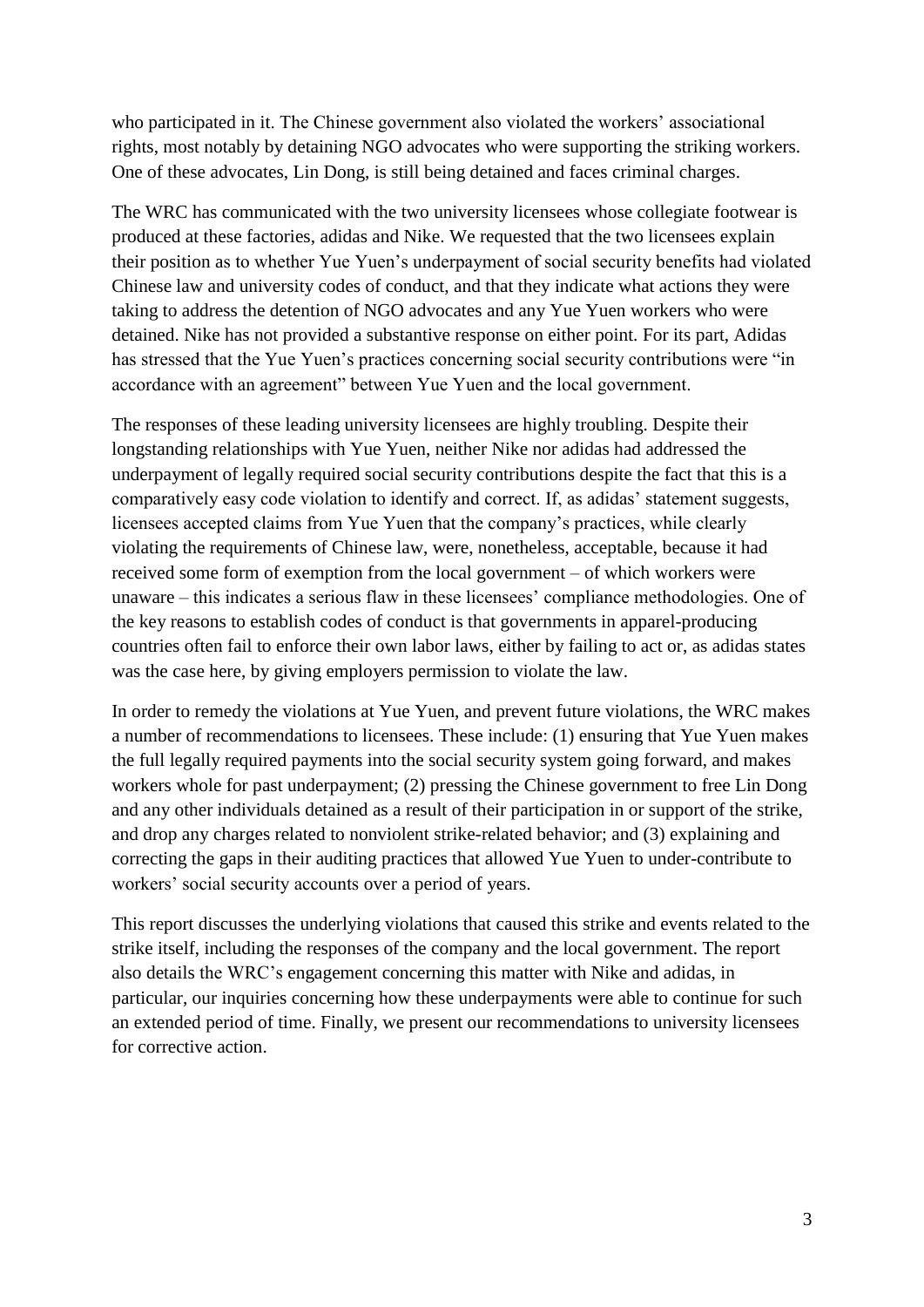# **I. Pou Chen and Yue Yuen**

Pou Chen's Yue Yuen subsidiary operates both Pou Chen's manufacturing facilities and directs the company's retail and distribution division in China, Pou Sheng International Holdings, Ltd.<sup>10</sup> The company was founded by the Tsai family, several of whose members hold overlapping executive positions in the corporate hierarchies of both Yue Yuen and Pou Chen. Patty Tsai Pei Chun, for example, serves as both the Chief Executive Officer of the Pou Chen Group and the Managing Director of Yue Yuen.<sup>11</sup>

Pou Chen has a long history of abusive treatment of workers in its overseas manufacturing plants, dating back to a report in 1997 of an incident in Vietnam in which company managers required workers to run in the heat and sun outside the factory as a disciplinary measure, causing a dozen of these employees to faint and be hospitalized. In 2011, workers at a Pou Chen factory in Sukabumi, Indonesia reported that company supervisors threw shoes at them (conduct which is particularly insulting in Indonesian culture), slapped them in the face, called them monkeys, dogs, and pigs (epithets that, again, are particularly offensive in Indonesia), and kicked, hit, and scratched them.<sup>12</sup>

The company also has a history of failing to pay workers legally mandated compensation. In 2011, it was also reported that Pou Chen had for many years denied legally-required overtime compensation to roughly 4,500 workers at another of its Indonesian facilities, the PT Nikomas factory in Serang.<sup>13</sup> In 2010, the nongovernmental organization (NGO) China Labor Watch reported that workers in Yue Yuen's factories in China were required to perform unpaid overtime on nearly a daily basis.<sup>14</sup>

# **II. Findings**

**.** 

#### *A. Underpayment of Legally Mandated Social Security Contributions*

Yue Yuen workers have charged that the company has, for some time, failed to make legally required contributions to workers' accounts under the Chinese government's social security program. These accounts, to which both workers and employers are required to contribute, are intended to provide workers with a source of income in case of disability or unemployment, or at the time of their retirement.<sup>15</sup>

[http://www.chinalaborwatch.org/upfile/2010\\_11\\_2/20101130143496.pdf.](http://www.chinalaborwatch.org/upfile/2010_11_2/20101130143496.pdf)

 $10$  Pou Sheng Int'l Holdings Ltd., "About Pou Sheng," [http://www.pousheng.com/en/index.aspx.](http://www.pousheng.com/en/index.aspx)

<sup>&</sup>lt;sup>11</sup> Pou Chen Group, "Executives," [http://www.pouchen.com/index.php/en/about/executives.](http://www.pouchen.com/index.php/en/about/executives)

<sup>&</sup>lt;sup>12</sup> Niniek Karmini, and Stephen Wright, "Nike Faces New Worker Abuse Claims," *The Jakarta Post* (July 13, 2011), [http://www.thejakartapost.com/news/2011/07/13/nike-faces-new-worker-abuse-claims.html.](http://www.thejakartapost.com/news/2011/07/13/nike-faces-new-worker-abuse-claims.html)

<sup>13</sup> Sarah Mishkin, "Nike Ends Indonesia Labour Dispute," *Financial Times* (January 13, 2012), [http://blogs.ft.com/beyond-brics/2012/01/13/nike-quick-to-end-indonesia-labour-dispute/.](http://blogs.ft.com/beyond-brics/2012/01/13/nike-quick-to-end-indonesia-labour-dispute/)  $\frac{14}{14}$  China Labor Watch, "A Case Study: adidas and Yue Yuen" (October 2010),

<sup>15</sup> Ruwitch, John, "China shoe factory strike shows welfare Achilles' heel," *Reuters* (April 17, 2014), [http://www.reuters.com/article/2014/04/17/us-china-labour-welfare-idUSBREA3G2AB20140417.](http://www.reuters.com/article/2014/04/17/us-china-labour-welfare-idUSBREA3G2AB20140417)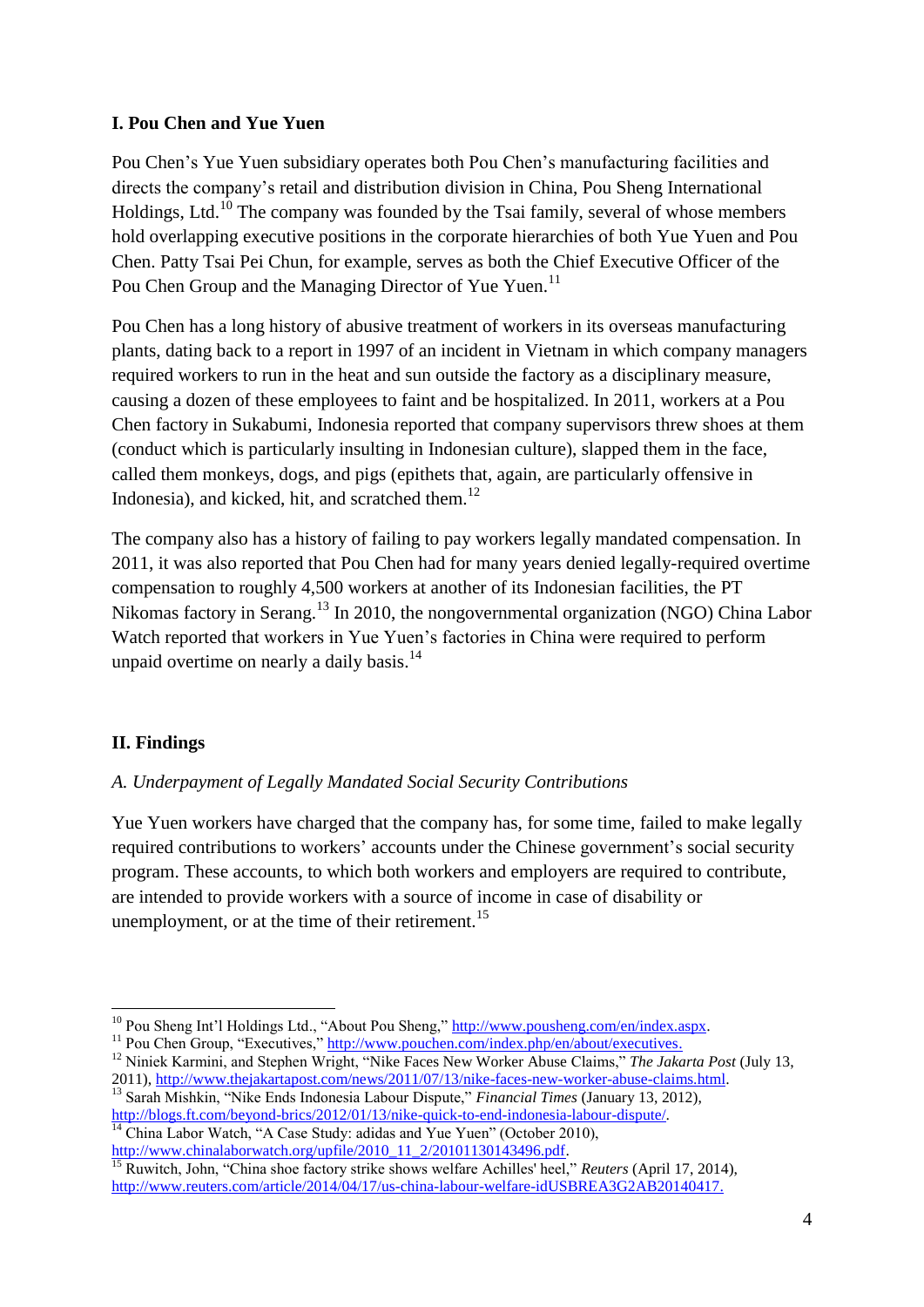If employers pay less into the system than they are legally required to contribute, then workers will have fewer funds available when they are unable to work. This issue is of particular concern to workers in South China who are employed in the apparel and footwear sector, since, in recent years, this industry has been shifting from Guangdong to lower-wage regions of China, and lower-wage countries elsewhere in Asia – thereby increasing the likelihood that these workers will need to draw on their social security accounts in the near future.

Workers and local labor rights advocates have reported that, instead of making contributions to the social security system based on the actual wages employees received.<sup>16</sup> as the law requires, the company has calculated its contributions using only employees' base wages, which exclude overtime payments and bonuses.<sup>17</sup> Workers indicated that this has been a longstanding practice of the company that has continued throughout their entire lengths of service.

Chinese national and local government agencies have confirmed workers' allegations that Yue Yuen has illegally underpaid the social security contributions it was required to make for these employees. On April 24, 2014, a local affiliate of the All-China Federation of Trade Unions (ACFTU) released a statement citing responses to workers' complaints concerning the underpayments from several government agencies, including the Bureaus of Social Insurance, and Human Resources. According to the ACFTU statement, the local office of Bureau of Social Insurance had stated that Yue Yuen must make retroactive payments to correct past unpaid social insurance contributions for the affected workers.<sup>18</sup> The Bureau also stated that these retroactive payments were necessary in all cases where the company had calculated its social security contributions using employees' base wages rather than total income.<sup>19</sup>

On April 25, the national government's Ministry of Human Resources and Social Security issued a similar statement indicating that the government had confirmed that the company was underpaying in its contributions to the social security program and was ordering Yue Yuen to correct its payments immediately.<sup>20</sup>

Finally, as discussed below, Yue Yuen also has acknowledged, at least implicitly, that its past contributions did not comply with the law.

 $\overline{\phantom{a}}$ 

<sup>16</sup> *See*, *Guangdong Province Retirement Social Insurance Regulation* (广东省社会养老保险条例), Art. 10 (rev. 2012, enf'd 1998), [http://210.76.65.92:9010/pub/rdweb/lfzw/zxfg/cwffg/201202/t20120216\\_123627.html,](http://210.76.65.92:9010/pub/rdweb/lfzw/zxfg/cwffg/201202/t20120216_123627.html) and *Guangdong Province Retirement Social Security Regulation Implementation Rule* (广东省社会养老保险实施 细则), Article 5, enforced since 2000.

<sup>17</sup> Ruwitch,, *supra,* n. 17.

<sup>&</sup>lt;sup>18</sup> China Labor Watch, "Dongguan Union Releases Response to Yue Yuen Workers' Demands" (April 24, 2014), [https://www.chinalaborwatch.org/news/new-486.html.](https://www.chinalaborwatch.org/news/new-486.html)

<sup>&</sup>lt;sup>19</sup> Demetri Sevastopulo, "Chinese factory told to reimburse striking workers," *Financial Times* (April 24, 2014), [http://www.ft.com/intl/cms/s/0/90612d7a-cb6a-11e3-ba9d-00144feabdc0.html#axzz2zqJtBjCl.](http://www.ft.com/intl/cms/s/0/90612d7a-cb6a-11e3-ba9d-00144feabdc0.html#axzz2zqJtBjCl)

<sup>20</sup> *See, e.g., Taipei Times* "China intervenes in strike at Yue Yuen shoe factory" (April 26, 2014), [http://www.taipeitimes.com/News/biz/archives/2014/04/26/2003588897;](http://www.taipeitimes.com/News/biz/archives/2014/04/26/2003588897) and *Wall Street Journal*, "Yue Yuen Strike Is Estimated to Cost \$60 Million," (April 28, 2014), [http://online.wsj.com/articles/yue-yuen-strikes](http://online.wsj.com/articles/yue-yuen-strikes-estimated-to-cost-27-million-1398651064)[estimated-to-cost-27-million-1398651064.](http://online.wsj.com/articles/yue-yuen-strikes-estimated-to-cost-27-million-1398651064)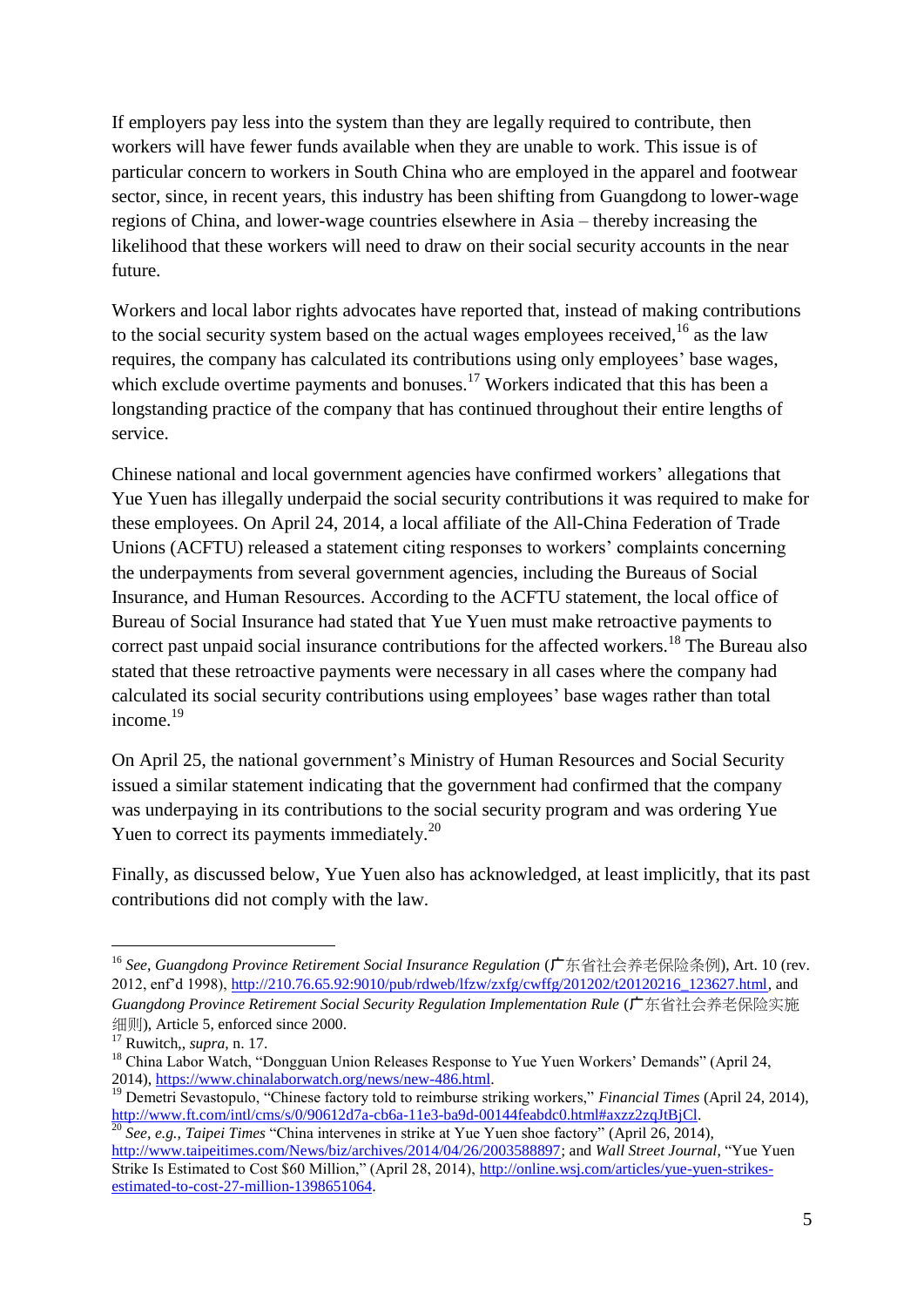Based on these statements, as well as analysis by labor law experts, and a review of the relevant laws and regulations, the WRC concluded that as a result of its underpayments of social security contributions, Yue Yuen violated Chinese law, and by extension, university codes of conduct. 21

# *B. Other Allegations*

Yue Yuen workers have also charged the company with other violations of their legal rights, including failure to provide them with valid employment contracts.<sup>22</sup> Workers and workers' rights advocates also allege that workers at these factories are compelled to perform unpaid overtime, and are not provided with training on toxic and hazardous materials used in the plant.<sup>23</sup> The WRC has not investigated these allegations.

# *C. Worker Strike over Social Security Contribution Underpayment and Company Response*

On April 5, Yue Yuen workers launched a strike to demand that the company address the violations discussed above, as well as an increase in their pay and the right to select their own union leaders.<sup>24</sup>

An estimated 30,000 workers participated, $^{25}$  making this one of the largest work stoppages ever in China at a private manufacturing facility.<sup>26</sup>

Yue Yuen issued several statements concerning the strike and the issue of social security contributions, including a statement that the company filed with the Hong Kong Stock Exchange, where its shares are listed. On April 14, Yue Yuen made an announcement to employees stating that the social security system was in gradual development, and required time for full implementation. In this announcement, the company said that it would adjust its method of calculating social security payments and would *aim* to *begin* making full contributions to the social security system by the end of 2015. Obviously, this announcement did not constitute a commitment by the company to either cease or remedy its violations of Chinese law in this area: The company did not actually *commit* to begin complying with the law as of the stated date (which was nearly two years in the future), nor did it pledge to remedy its prior under-contributions to workers' accounts.

<sup>1</sup> <sup>21</sup> Collegiate Licensing Company,  $\S$  II(A) ("Licensees must comply with all applicable legal requirements of the country(ies) of manufacture in conducting business related to or involving the production or sale of Licensed Articles….").

<sup>22</sup> *See,* e.g., Ruwitch,, *supra,* n. 17.; *also, Wenweipo* (April 6, 2014), [http://paper.wenweipo.com/2014/04/06/CH1404060013.htm.](http://paper.wenweipo.com/2014/04/06/CH1404060013.htm)

<sup>&</sup>lt;sup>23</sup> Globalization Monitor, et al., "An Open letter to Adidas and Yue Yuen Dongguan, China" (April 16, 2014), [http://globalmon.org.hk/content/open-letter-adidas-and-yue-yuen-dongguan-china.](http://globalmon.org.hk/content/open-letter-adidas-and-yue-yuen-dongguan-china)

<sup>&</sup>lt;sup>24</sup> Al-Jazeera America, "China Shoe Factory Workers Refuse to Toe the Line, Walk Out On Job," (April 15, 2014), [http://america.aljazeera.com/articles/2014/4/15/massive-china](http://america.aljazeera.com/articles/2014/4/15/massive-china-shoefactorystrikerollsonasofferfallsflat.html)[shoefactorystrikerollsonasofferfallsflat.html.](http://america.aljazeera.com/articles/2014/4/15/massive-china-shoefactorystrikerollsonasofferfallsflat.html)

<sup>25</sup> *See,* ibid; *also, Bloomberg News,* "China Shoe Plant Strike Disrupts Output at Nike, Adidas Supplier," (April 16, 2014), [http://www.businessweek.com/news/2014-04-15/nike-shoemaker-yue-yuen-says-over-1-000-china](http://www.businessweek.com/news/2014-04-15/nike-shoemaker-yue-yuen-says-over-1-000-china-workers-on-strike)[workers-on-strike](http://www.businessweek.com/news/2014-04-15/nike-shoemaker-yue-yuen-says-over-1-000-china-workers-on-strike)*.*

<sup>26</sup> Luisetta Mudie, "Labor Activists Held As China's Shoe Factory Strike Continues," *Radio Free Asia*, (April 14, 2014), [http://www.rfa.org/english/news/china/strike-04232014110457.html.](http://www.rfa.org/english/news/china/strike-04232014110457.html)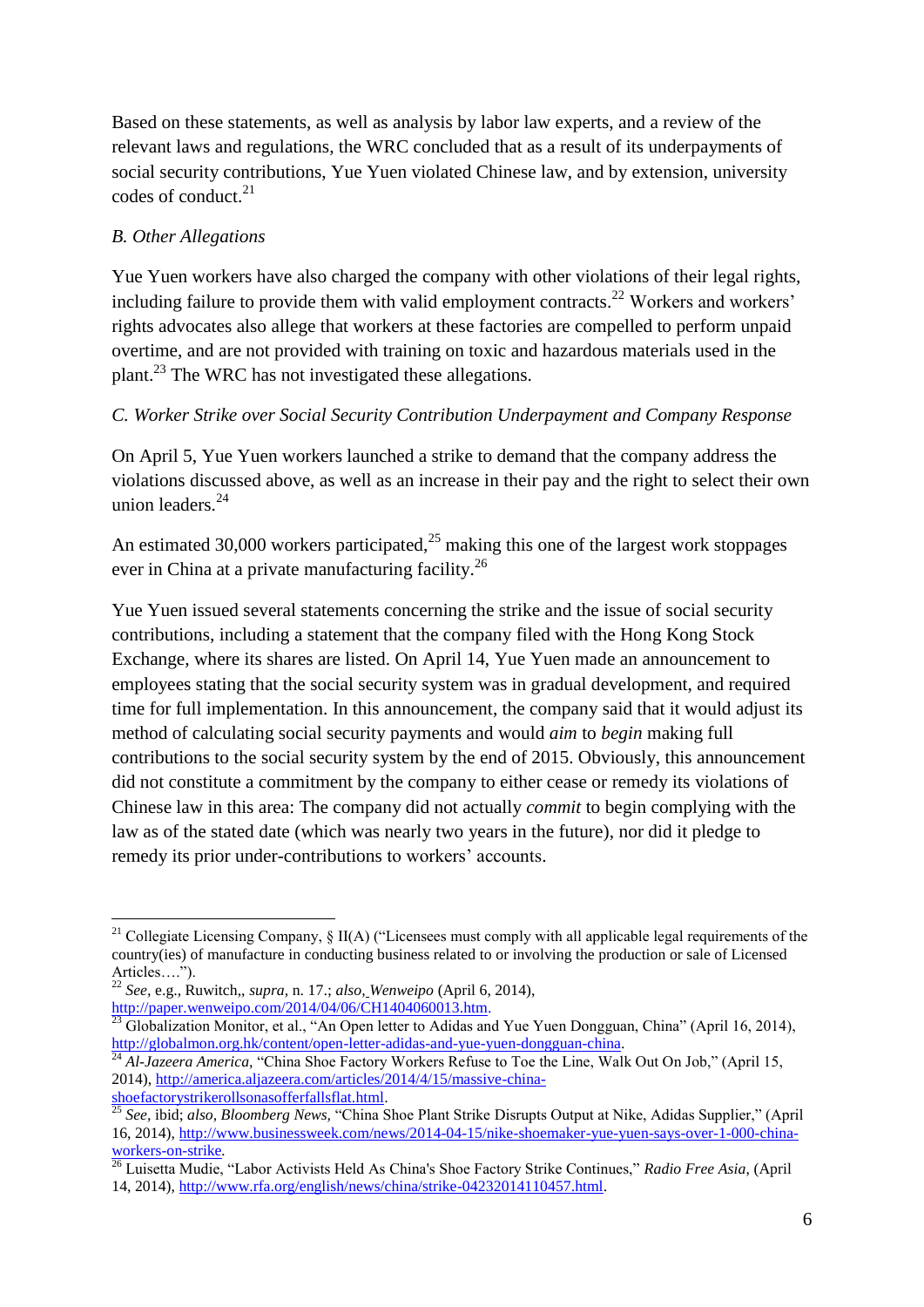On April 17, Yue Yuen filed a statement with the Hong Kong Stock Exchange stating that, "in response to certain employees' demand for the adjustment of the Employee Benefit Payments and to assist the Company in staff retention and staff recruitment, the Group decided to adjust the Employee Benefit Payments for the employees of the Gaobu Factory in accordance with the relevant local government policies with effect from 1 May 2014.<sup> $27$ </sup> This statement indicates that Yue Yuen is aware that its prior contributions into the social security fund were *not* in accordance with government policies.

On the same day, the company posted an announcement at its factory complex in Gaobu that it would pay the retroactive amount that the plant owed to the government for workers' social security contributions if workers, themselves, agreed to pay the corresponding higher matching contribution that would have been required had the plant been contributing at the appropriate level. The company also stated that if striking workers returned to work that day, the company would not punish them, but that employees who continued to strike would be penalized.

Factory workers were dissatisfied with the lack of detail in the company's statement concerning how the company would adjust its method of calculating future social security contributions, the proposal that workers make a sudden, large contribution to match the company's retroactive payment, which would be very onerous for them, and the company's failure to address their other demands. Workers were also angered by the threat that workers who continued to strike would be penalized.

On or around April 18, workers at another Yue Yuen plant, in Anfu in Jiangxi Province, also went out on strike.<sup>28</sup> On April 21, the factory management at this plant stated that it would reward employees who reported on other employees' plans to strike or engage in other collective action.

Press reports during this period indicated that factory management had locked the doors of factories in the Gaobu factory complex to prevent workers from leaving the factory to join the strike. $29$ 

On April 21, Yue Yuen posted an announcement agreeing to provide full contributions to the social security fund and housing fund starting on May 1, 2014. The company repeated that it would provide the prior contributions it owed if workers would also pay the corresponding amounts to bring their own contributions up to date. Finally, the company said that it also would provide a new 230 *yuan* (US\$37)<sup>30</sup> monthly allowance to workers starting on May 1.<sup>31</sup>

<sup>28</sup> Global Times "Wave of Strikes Shows Neglect of Labor Rights," (April 22, 2014), [http://www.globaltimes.cn/content/855968.shtml#.U18CG1VdV7t.](http://www.globaltimes.cn/content/855968.shtml#.U18CG1VdV7t)

**.** 

<sup>&</sup>lt;sup>27</sup> Yue Yuen Industrial (Holdings) Limited, "Inside Information: Adjustment Of Employee Benefit Payments" (April 17, 2014), [http://www.yueyuen.com/annoucement\\_file/e0551\\_17April2014.pdf.](http://www.yueyuen.com/annoucement_file/e0551_17April2014.pdf)

<sup>29</sup> *See*, *e.g.,* Barrie, Leonie, "Officials Tell Yue Yuen to Pay Back Strikers' Benefits," *Just-Style* (April 25, 2014), [http://www.just-style.com/news/officials-tell-yue-yuen-to-pay-back-strikers-benefits\\_id121492.aspx.](http://www.just-style.com/news/officials-tell-yue-yuen-to-pay-back-strikers-benefits_id121492.aspx)  $\frac{30}{20}$  All currency conversions in this document use the April 28, 2014, rate of US\$1:6.25 yuan.

<sup>31</sup> *See,* Lin, Liza, "Yue Yuen Falls Most in 9 Months as Strike Cuts Shoe Output," *Bloomberg Businessweek* (April 22, 2014), [http://www.businessweek.com/news/2014-04-21/china-shoe-factory-strike-disrupts-nike](http://www.businessweek.com/news/2014-04-21/china-shoe-factory-strike-disrupts-nike-adidas-output-sixth-day)[adidas-output-sixth-day.](http://www.businessweek.com/news/2014-04-21/china-shoe-factory-strike-disrupts-nike-adidas-output-sixth-day)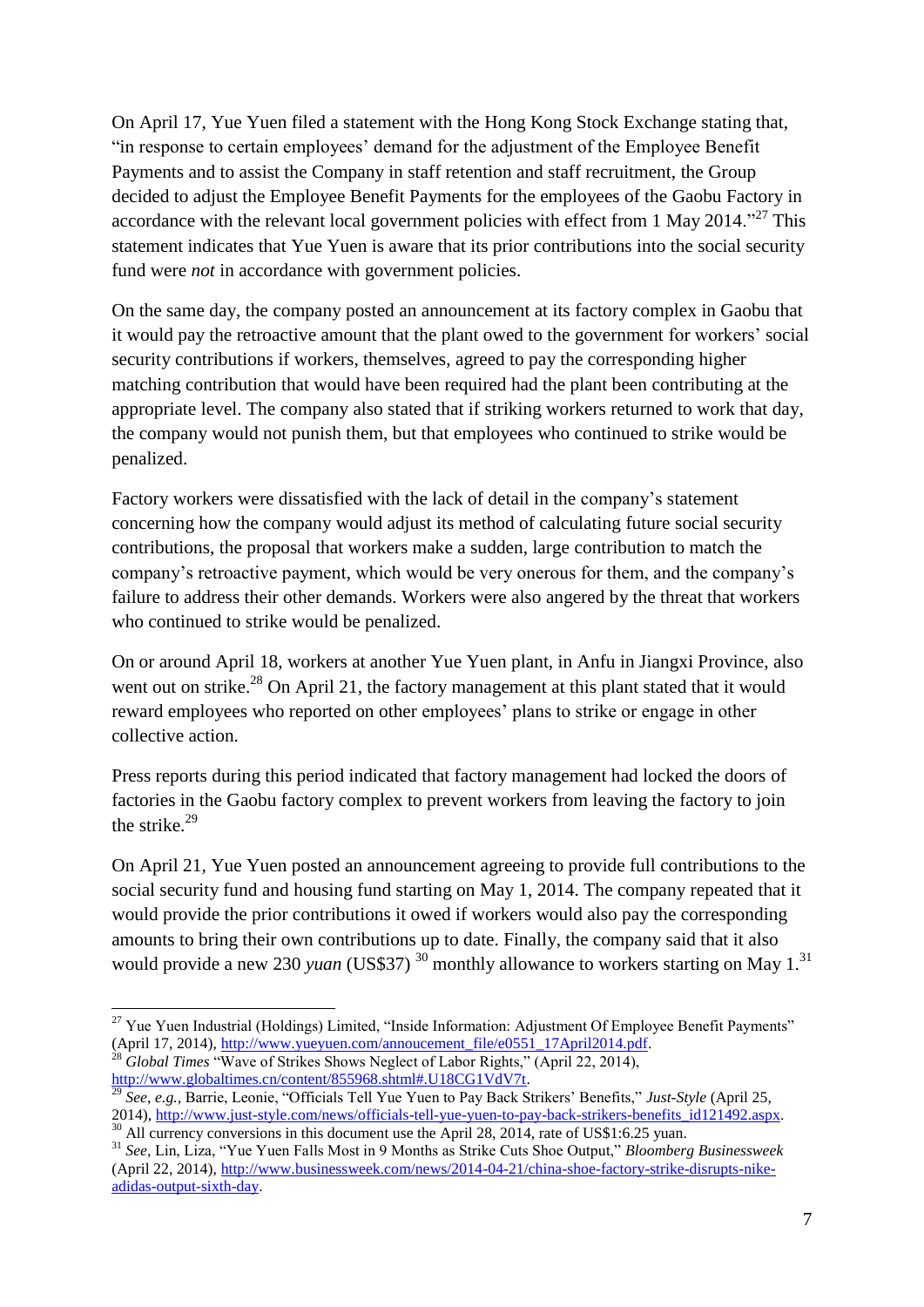The company estimated that these payments, both to the government agencies and to the workers, will cost the firm approximately US\$31 million this calendar year.<sup>32</sup>

On April 25, Yue Yuen filed another announcement with the Hong Kong stock exchange, this time concerning the 230 *yuan* monthly allowance that it had agreed to pay employees. The statement did not offer further specifics on the company's commitments regarding forwardlooking or retroactive social security or housing payments, although Chinese government statements indicate that the firm is being ordered to make workers whole.

By this point, reportedly, a significant majority of the strikers had returned to work, in part, apparently, as a result of pressure exerted on them by local police.<sup>33</sup> In the words of one worker, "we have no choice but to go back to work…. what can you do if a man with shield, baton and helmet is standing next to you?"<sup>34</sup>

# *D. Violations of Freedom of Association*

# Employer Violations of Workers' Associational Rights

Yue Yuen repeatedly violated workers' right to free association during the strike. As workers' freedom of association is extremely restricted under Chinese law, the WRC analysis of workers' associational rights is based on International Labor Organization (ILO) Conventions 87 and 98 and on university codes of conduct. While China has not ratified Conventions 87 and 98, it is bound by all core conventions as a member of the ILO.<sup>35</sup> Most university codes of conduct require that licensees respect workers' freedom of association; the Collegiate Licensing Company (CLC) code, for example, states that licensees "shall recognize and respect the right of employees to freedom of association and collective bargaining."<sup>36</sup>

The following acts by Yue Yuen factory managers constitute violations of ILO core conventions as interpreted by the ILO Committee on Freedom of Association, the body of the ILO charged with interpreting these conventions.

• On April 17, Yue Yuen management stated that it would punish workers who continued to strike. Punishing workers who participate in a legitimate strike constitutes a violation of workers' associational rights.<sup>37</sup>

<sup>1</sup>  $32$  Yue Yuen Industrial (Holdings) Limited, "Inside Information: An Update On The Strike And Adjustment Of Employee Benefit Payments" (April 25, 2014),

[http://www.yueyuen.com/annoucement\\_file/e0551\\_24042014.pdf.](http://www.yueyuen.com/annoucement_file/e0551_24042014.pdf) <sup>33</sup> See, e.g., "Wave of strikes shows neglect of labor rights," Global Times (April 22, 2014), [http://www.globaltimes.cn/content/855968.shtml#.U18CG1VdV7t.](http://www.globaltimes.cn/content/855968.shtml#.U18CG1VdV7t)

 $34$  China Labor Bulletin, "Pressure from the local authorities forces many Yue Yuen strikers back to work" (April 25, 2014), [http://www.clb.org.hk/en/content/pressure-local-authorities-forces-many-yue-yuen-strikers](http://www.clb.org.hk/en/content/pressure-local-authorities-forces-many-yue-yuen-strikers-back-work)[back-work.](http://www.clb.org.hk/en/content/pressure-local-authorities-forces-many-yue-yuen-strikers-back-work)

<sup>&</sup>lt;sup>35</sup> See, ILO Declaration on Fundamental Principles and Rights at Work,

[http://www.ilo.org/declaration/thedeclaration/textdeclaration/lang--en/index.htm.](http://www.ilo.org/declaration/thedeclaration/textdeclaration/lang--en/index.htm)

<sup>&</sup>lt;sup>36</sup> See, Collegiate Licensing Company,  $\S II(B)(9)$ .

<sup>37</sup> *See, e.g.,* International Labor Organization, *Freedom of Association: Digest of Decisions and Principles of the Freedom of Association Committee of the Governing Body of the ILO*  $\P$  660-663 (ILO: 5<sup>th</sup> (rev.) ed., 2006) ("ILO Committee on Freedom of Association Digest").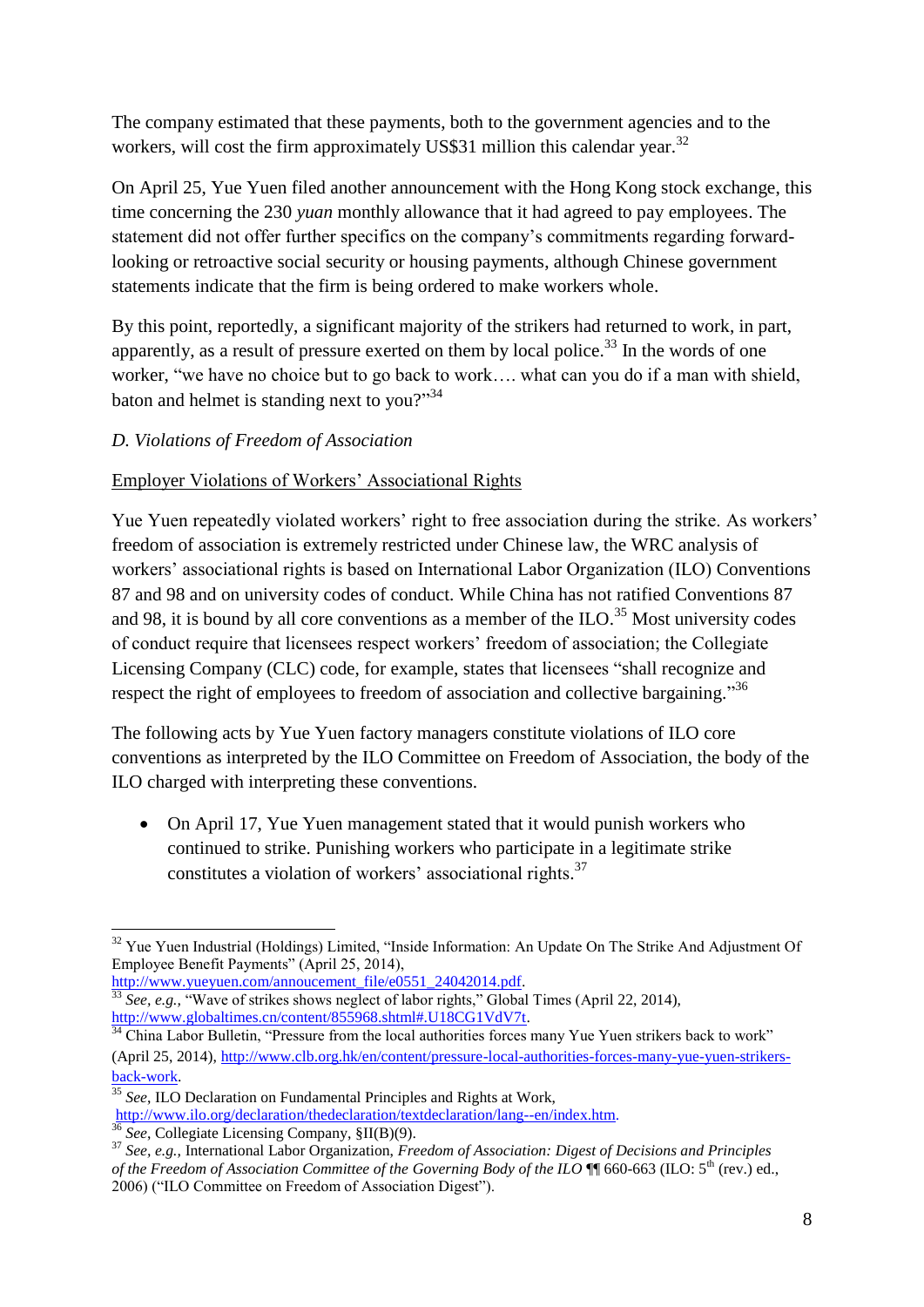- On April 21, the factory management at the Anfu plant stated that it would reward employees who reported on other employees' plans to strike or engage in other collective action. The company's offer to reward workers who disclosed other workers' plans to engage in collective action implies that the company intended to retaliate against these workers and/or interfere with their planned collective action. While there are legitimate reasons that a company may attempt to learn more about planned collective action, the WRC is not aware of any evidence that Yue Yuen made any claim that the intent in this case was non-discriminatory. The ILO Committee on Freedom of Association has found that such requests for information are an obstacle to "the development of harmonious industrial relations" because they create an "atmosphere of mistrust" and expose workers to retaliation.<sup>38</sup>
- During the strike, Yue Yuen management physically prevented workers from joining the strike. Physically preventing workers from participating in collective action constitutes a violation of associational rights.<sup>39</sup>

# Detention and Prosecution of Workers and Advocates

During the strike in Gaobu, two labor advocates were detained by Chinese state security personnel, apparently because of their contacts with the Yue Yuen employees. On April 22, 2014, Zhang Zhiru and Lin Dong of the Shenzhen Chunfeng Labor Justice Service Department, an NGO that has supported the Yue Yuen workers, were detained and taken to an unknown location after they having reported to the state security police for questioning.<sup>40</sup>

According to media reports, Zhang Ziru was released on April 24. He told reporters that government security agents ordered him not to have any further contact with the Yue Yuen workers. He also reported that, while detained, the security agents attempted to convince him to release a public statement that he was "safe and on a trip for fun with friends."<sup>41</sup>

Media reports indicate that Lin Dong not only is still detained, but also is facing charges for "creating a public disturbance," specifically by spreading information about the strike via an online instant messaging service.<sup>42</sup> The charge, which carries a potential sentence of up to

**.** 

<sup>38</sup> ILO Committee on Freedom of Association Digest ¶¶ 176.

<sup>&</sup>lt;sup>39</sup> *See, e.g.,* ILO Committee on Freedom of Association Digest ¶¶ 520-525.

<sup>40</sup> *See,* Mudie, Luisetta, "Labor Activists Held As China's Shoe Factory Strike Continues," *Radio Free Asia* (April 14, 2014), [http://www.rfa.org/english/news/china/strike-04232014110457.html,](http://www.rfa.org/english/news/china/strike-04232014110457.html) *and* "Chinese activist goes missing after helping to organise shoe factory strike," *The Guardian* (April 23, 2014), [http://www.theguardian.com/world/2014/apr/23/chinese-activist-missing-shoe-factory-strike-zhang-zhiru-yue](http://www.theguardian.com/world/2014/apr/23/chinese-activist-missing-shoe-factory-strike-zhang-zhiru-yue-yuen)[yuen.](http://www.theguardian.com/world/2014/apr/23/chinese-activist-missing-shoe-factory-strike-zhang-zhiru-yue-yuen)

<sup>41</sup> *See,* "China intervenes in strike at Yue Yuen shoe factory," *Taipei Times* (April 26, 2014), [http://www.taipeitimes.com/News/biz/archives/2014/04/26/2003588897,](http://www.taipeitimes.com/News/biz/archives/2014/04/26/2003588897) *and* Ruwitch, John, and Donny Kwok,

<sup>&</sup>quot;Yue Yuen counts cost of China shoe strike, says most workers returned," *Reuters* (April 26, 2014).

<sup>42</sup> *See,* Sevastopulo, Demetri, "China charges labour activist after Yue Yuen shoe factory strike," *Financial Times* (April 29, 2014)[, http://www.ft.com/intl/cms/s/0/8242a8d2-cf92-11e3-9b2b-](http://www.ft.com/intl/cms/s/0/8242a8d2-cf92-11e3-9b2b-00144feabdc0.html#axzz30y7WQhqp)[00144feabdc0.html#axzz30y7WQhqp.](http://www.ft.com/intl/cms/s/0/8242a8d2-cf92-11e3-9b2b-00144feabdc0.html#axzz30y7WQhqp)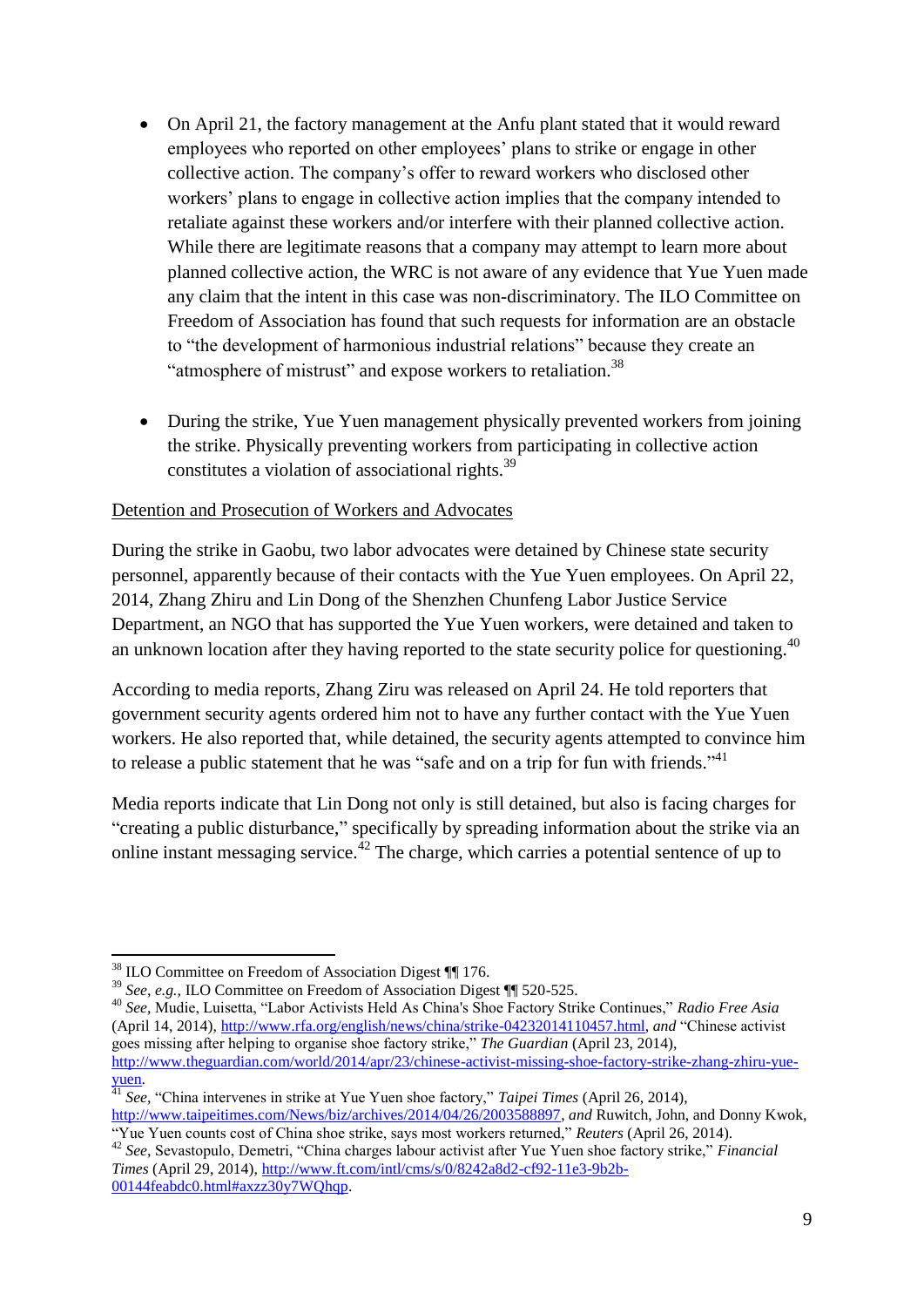five years in prison,<sup>43</sup> is one that Chinese authorities recently have begun using aggressively to punish online social activism.<sup>44</sup>

This is the second time Zhang and Lin have been detained due to their support for the Yue Yuen workers. On April 13, they were detained overnight after attempting to travel to Gaobu to speak with the workers.<sup>45</sup> According to local media reports, "dozens" of protesting Yue Yuen workers also have been detained by the police,<sup>46</sup> but the WRC has been unable to obtain any specific information as to these alleged detentions.

Such arrest and detention is a severe violation of workers' associational rights. According to the ILO Committee on Freedom of Association, "The authorities should not resort to arrests and imprisonment in connection with the organization of or participation in a peaceful strike; such measures entail serious risks of abuse and are a grave threat to freedom of association." The Committee has also stated that, "no one should be deprived of their freedom or be subject to penal sanctions for the mere fact of organizing or participating in a peaceful strike $"$ <sup>47</sup>

These arrests reflect a disturbing trend, in which the Chinese government appears to be reacting more severely to punish workers' attempts to exercise associational rights. Several other incidents of detention and prosecution of Chinese workers and workers' rights advocates have recently attracted international attention, both in apparel and other sectors. On April 15, 2014, in Guangzhou, twelve hospital security guards who were protesting their working conditions were convicted of "gathering a crowd to disturb public order." Nine of these employees received prison terms of at least nine months. One of the workers' lawyers stated that these sentences were "sending a signal to society" that protest would result in criminal sanctions.<sup>48</sup> In another similar case, furniture factory employee Wu Guijun is

 $\overline{\phantom{a}}$ 

<sup>43</sup> *See,* Criminal Law, Article 293, [http://www.china.com.cn/policy/txt/2012-01/14/content\\_24405327\\_18.htm](http://www.china.com.cn/policy/txt/2012-01/14/content_24405327_18.htm) (Chinese only).

 $44$  Chinese authorities began employing this charge to punish online activism in September 2013, a step that Human Rights Watch, (HRW) reported would "make it easier for authorities to jail people for peacefully exercising their right to expression on the Internet." *See*, HRW, "China: Draconian Legal Interpretation Threatens Online Freedom" (September 13, 2013) ("The new interpretation is worded so vaguely, and the standards for 'serious circumstances' so low, that anyone can be jailed for exposing official wrongdoing, or indeed saying anything the government doesn't like."), [http://www.hrw.org/news/2013/09/13/china-draconian](http://www.hrw.org/news/2013/09/13/china-draconian-legal-interpretation-threatens-online-freedom)[legal-interpretation-threatens-online-freedom.](http://www.hrw.org/news/2013/09/13/china-draconian-legal-interpretation-threatens-online-freedom)

<sup>45</sup> *See,* "Chinese activist goes missing after helping to organise shoe factory strike," *The Guardian* (April 23, 2014), [http://www.theguardian.com/world/2014/apr/23/chinese-activist-missing-shoe-factory-strike-zhang](http://www.theguardian.com/world/2014/apr/23/chinese-activist-missing-shoe-factory-strike-zhang-zhiru-yue-yuen)[zhiru-yue-yuen,](http://www.theguardian.com/world/2014/apr/23/chinese-activist-missing-shoe-factory-strike-zhang-zhiru-yue-yuen) *and* Lau, Mimi, "Yue Yuen shoe factory workers' strike at Dongguan plants continues," *South China Morning Post* (April 17, 2014), [http://www.scmp.com/news/china/article/1483287/yue-yuen-shoe](http://www.scmp.com/news/china/article/1483287/yue-yuen-shoe-factory-workers-strike-dongguan-plants-continues)[factory-workers-strike-dongguan-plants-continues.](http://www.scmp.com/news/china/article/1483287/yue-yuen-shoe-factory-workers-strike-dongguan-plants-continues)

<sup>46</sup> *See,* Lau, Mimi, "Yue Yuen shoe factory workers' strike at Dongguan plants continues," *South China Morning Post* (April 17, 2014), [http://www.scmp.com/news/china/article/1483287/yue-yuen-shoe-factory](http://www.scmp.com/news/china/article/1483287/yue-yuen-shoe-factory-workers-strike-dongguan-plants-continues)[workers-strike-dongguan-plants-continues,](http://www.scmp.com/news/china/article/1483287/yue-yuen-shoe-factory-workers-strike-dongguan-plants-continues) *and*, Mudie, Luisette, "Chinese Police Detain 'Dozens' in Shoe Factory Dispute." *Radio Free Asia* (April 18, 2014), [http://www.rfa.org/english/news/strike-](http://www.rfa.org/english/news/strike-04182014133703.html)[04182014133703.html.](http://www.rfa.org/english/news/strike-04182014133703.html)

<sup>47</sup> ILO Committee on Freedom of Association Digest, ¶¶671-672.

<sup>48</sup> *See*, Ruwitch, John, "China convicts hospital workers after high-profile labour protest," *Reuters* (April 15, 2014), [http://uk.reuters.com/article/2014/04/15/uk-china-labour-idUKBREA3E0DB20140415.](http://uk.reuters.com/article/2014/04/15/uk-china-labour-idUKBREA3E0DB20140415)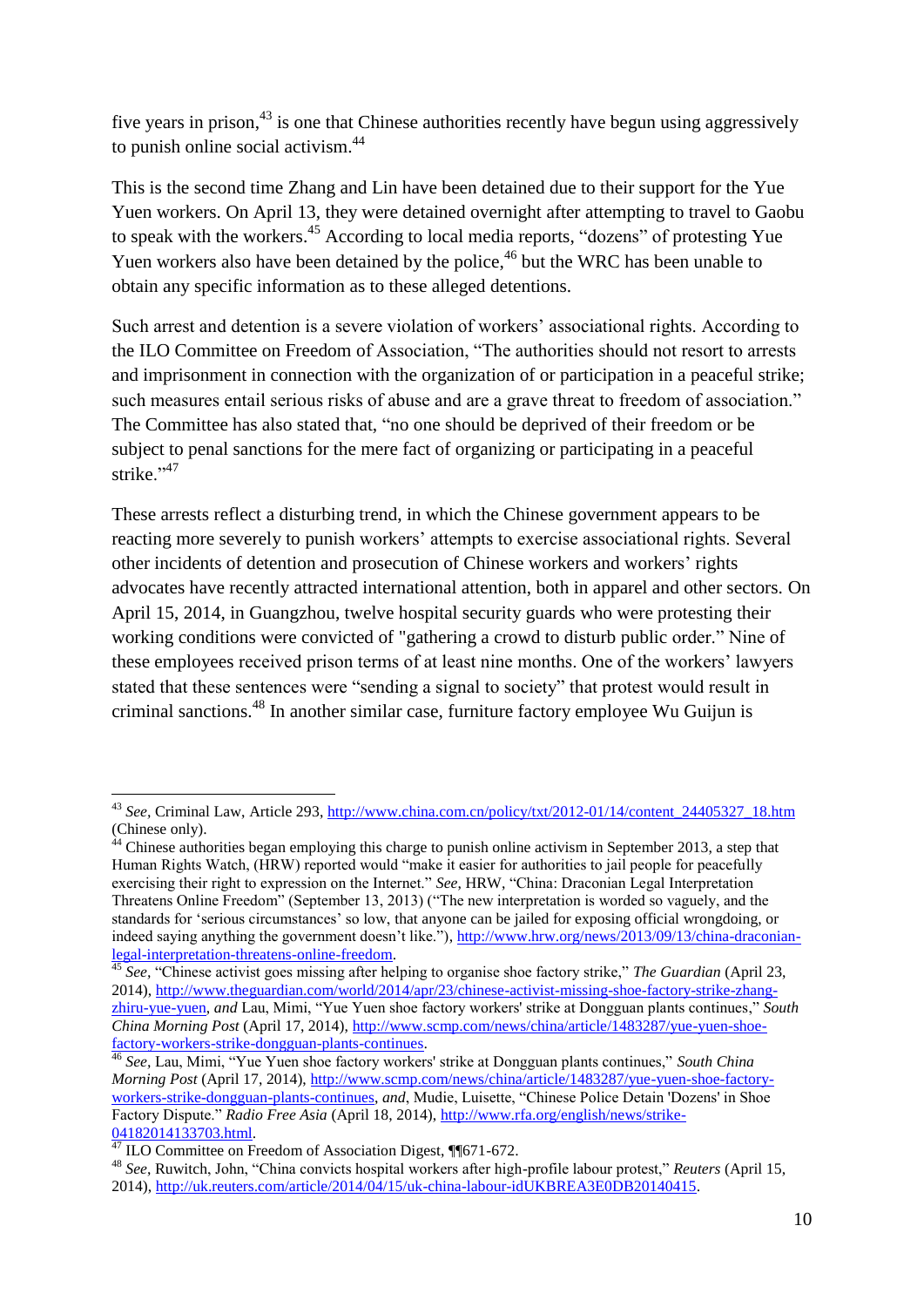currently imprisoned and on trial for the same charge, after participating in a May 2013 protest.<sup>49</sup> "Disrupting public order" carries a maximum prison term of five years.<sup>50</sup>

Similarly, the WRC has been monitoring the case of workers arrested after a strike at Long Chuan Simona Footwear Co. Ltd., a Nike supplier factory owned by the Stella Group and located in Heyuan, Guangdong. At this factory, as at Yue Yuen, workers launched a strike in response to alleged underpayments of social security contributions. Shortly after the strike at Long Chuan Simona began on March 1, the local government announced that police would be "investigating" the strike. Soon after this, an unknown number of workers were arrested. Nike initially informed the WRC that these workers were scheduled to be released on March 17; however, as of March 23, Nike reported that they were still imprisoned.<sup>51</sup> Nike has not provided any further information as to these workers' status.

# Additional Violations of Workers' Rights by the Chinese Government

In addition to the detention of individuals involved in the strike, the Chinese government has taken a number of other actions that violate workers' associational rights.

First, observers reported that the Yue Yuen workers' peaceful protests have been met with an aggressive police response. Video footage of the workers' strike that was posted by China Labor Watch on April 15, 2014, shows police with shields and batons rushing at a large group of protesters, but does not indicate whether any serious injuries were sustained.<sup>52</sup> The use of force against workers engaging in peaceful protest constitutes a violation of workers' associational rights. The ILO Committee on Freedom of Association has held that, "in cases of strike movements, the authorities should resort to the use of force only in grave situations where law and order is seriously threatened."<sup>53</sup>

Second, as noted above, workers report that the police pressured them on and around April 25 to end their participation in the strike and return to work. Media reports also indicate that, during the strike, police with riot gear and dogs were repeatedly stationed outside the Yue Yuen factory complex, and that police told workers during the strike not to gather around the plants.<sup>54</sup> The ILO Committee on Freedom of Association has held that, "The use of police for strike-breaking purposes is an infringement of trade union rights."<sup>55</sup>

**<sup>.</sup>** <sup>49</sup> *See*, Ruwitch, John, "Huang's tale: from Walmart cashier to labor leader in China," *Reuters* (April 7, 2014), [http://www.reuters.com/article/2014/04/07/us-china-labour-walmart-insight-idUSBREA361NZ20140407.](http://www.reuters.com/article/2014/04/07/us-china-labour-walmart-insight-idUSBREA361NZ20140407)  $^0$  Ibid.

<sup>&</sup>lt;sup>51</sup> Emails from Nike to WRC dated March 13, 2014, and March 26, 2014.

 $52$  Video footage posted by China Labor Watch is available at [https://www.youtube.com/watch?v=6Ca](https://www.youtube.com/watch?v=6Ca-hoozEGE&feature=youtu.be)[hoozEGE&feature=youtu.be.](https://www.youtube.com/watch?v=6Ca-hoozEGE&feature=youtu.be)

<sup>&</sup>lt;sup>53</sup> ILO Committee on Freedom of Association Digest, ¶¶644.

<sup>54</sup> *See*, "Adidas Responds to Striking China Factory by Moving Orders," *Washington Post* (April 24, 2014), [http://washpost.bloomberg.com/Story?docId=1376-N4IORF6TTDTV01-](http://washpost.bloomberg.com/Story?docId=1376-N4IORF6TTDTV01-7DH6R7NCRN191PSS8UUKB15AK7)

[<sup>7</sup>DH6R7NCRN191PSS8UUKB15AK7,](http://washpost.bloomberg.com/Story?docId=1376-N4IORF6TTDTV01-7DH6R7NCRN191PSS8UUKB15AK7) *and* "China Shoe Factory Workers Refuse to Toe the Line, Walk Out On Job," *Al-Jazeera America* (April 15, 2014), [http://america.aljazeera.com/articles/2014/4/15/massive-china](http://america.aljazeera.com/articles/2014/4/15/massive-china-shoefactorystrikerollsonasofferfallsflat.html)[shoefactorystrikerollsonasofferfallsflat.html.](http://america.aljazeera.com/articles/2014/4/15/massive-china-shoefactorystrikerollsonasofferfallsflat.html)

<sup>&</sup>lt;sup>55</sup> ILO Committee on Freedom of Association Digest, ¶643.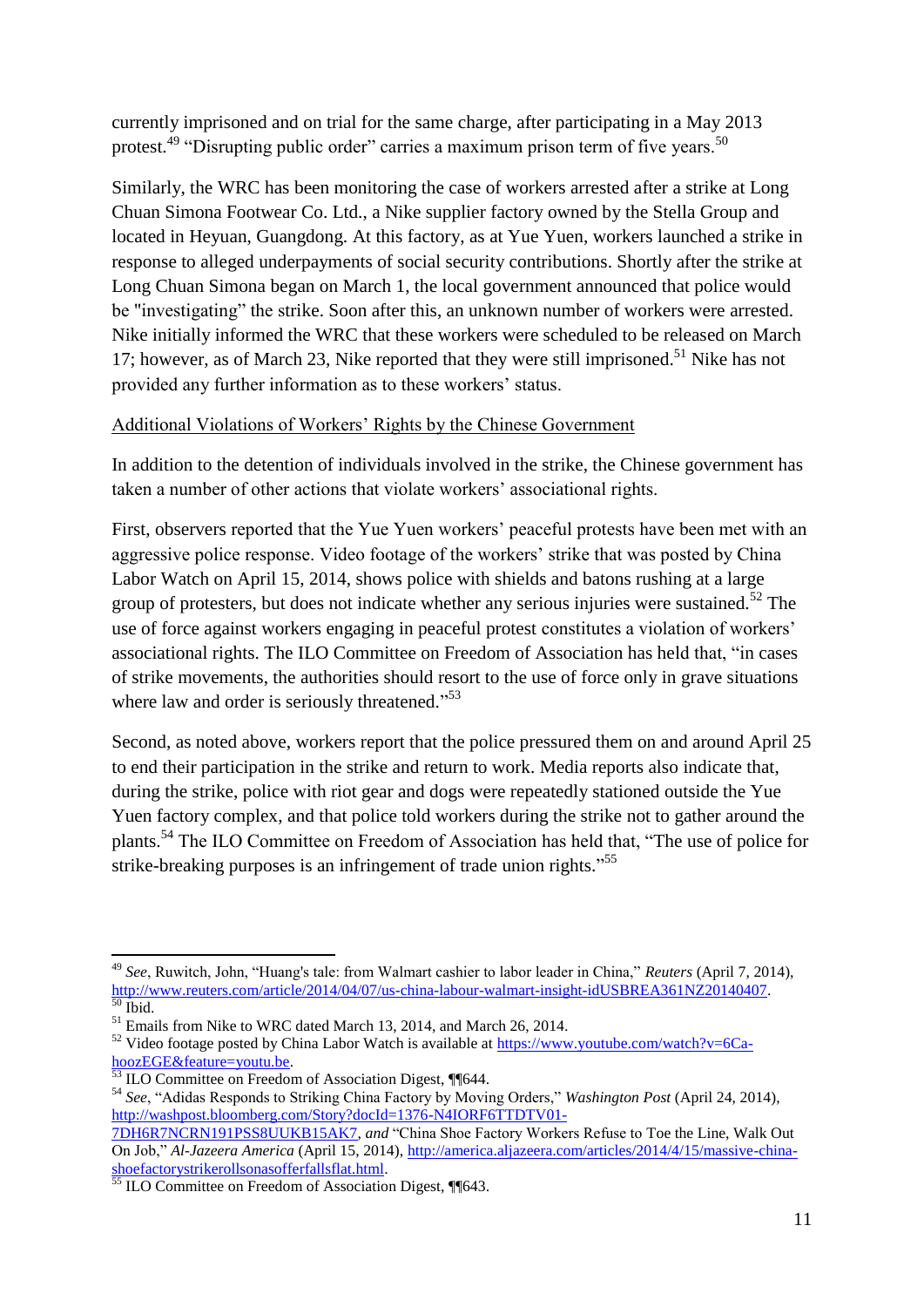#### **III. Response from Licensees**

On April 7 and April 17, respectively, the WRC initiated contact with Nike and adidas, the two university licensees sourcing collegiate footwear from Yue Yuen. In a series of emails during the month of April, the WRC requested that the licensees explain their position as to whether the underpayment of social security benefits had constituted a violation of Chinese law and university codes of conduct, and that the licensees explain what action they were taking to address the detention of Yue Yuen workers and NGO advocates working on the case.

Adidas representative William Anderson replied to the WRC via email on April 28 that, "it is our understanding that the social security contributions which Y[ue] Y[uen] had been providing, together with corresponding deductions from the workers, were in accordance with an agreement which they had reached with the Dongguan authorities and the local social insurance bureau."

Nike has failed to provide any substantive response to the WRC, despite repeated requests for information. On April 11, Nike representative Amy Curry-Staschke promised the WRC that, "we will have additional information to share with you early next week." On April 17, Curry-Staschke reported that, "we are reviewing the situation internally and will get back to you shortly with a response to your questions." On April 25, she added that, "this is a complex situation and we are continuing to gather information. We will follow up with the WRC when we're able to better assess what has actually occurred and determine the appropriate next steps." To this date, the WRC still has yet to receive any substantive response from Nike concerning the workers' rights violations at Yue Yuen.

Nike's public statements have been similarly inconclusive, with its CEO, Mark Parker, stating on May 1, after the strike had ended, that Nike had not yet "taken a position" on whether Yue Yuen had violated the company's workplace standards.<sup>56</sup>

The response of these leading university licensees is highly troubling. Both Nike and adidas have sourced from Yue Yuen for more than a decade,<sup>57</sup> yet while the underpayment of social security contributions continued throughout this period, neither firm addressed this violation through its internal compliance systems.

There are two possible reasons for this failure to ensure compliance. First, it is possible that Nike's and adidas' audits simply missed this violation of Chinese law – despite the fact that such underpayments are among the easiest forms of violations to detect. An auditor can simply compare the rate of contributions to the social security fund on payroll documents with the legally required rate.

**<sup>.</sup>** <sup>56</sup> Richard Valdamanis, "Nike CEO Says Could Shift China Production over Labor Strife," *Reuters* (May 1, 2014), [http://www.reuters.com/article/2014/05/01/us-nike-labor-china-idUSBREA400SR20140501.](http://www.reuters.com/article/2014/05/01/us-nike-labor-china-idUSBREA400SR20140501)

<sup>57</sup> *See, e.g.,* Manning, Jeffrey, "Huge subcontractors find they must dance the tune Nike calls," *The Oregonian* (November 19, 1997).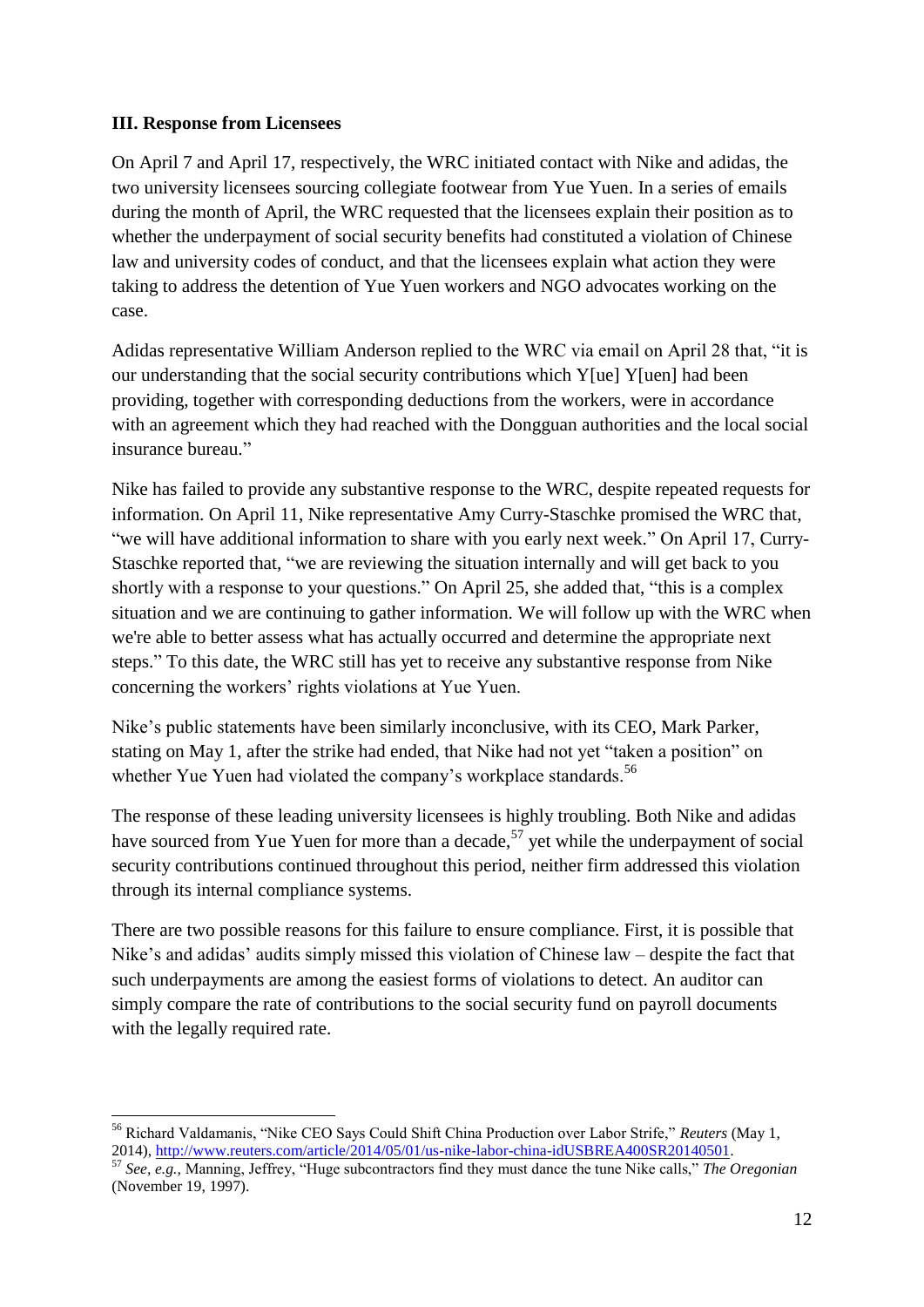Second, these licensees may have accepted Yue Yuen's assurances that while its contributions appeared to violate the text of the law, they were acceptable because Yue Yuen had reached a private agreement with the local government that permitted it to pay less than the law required. Given adidas' statements that the underpayments "were in accordance with an agreement which [Yue Yuen] had reached" with the relevant government agencies, and the fact that neither it nor Nike has acknowledged that Yue Yuen's underpayments violated its code of conduct, this seems like the more likely possibility.

If this is adidas' and Nike's thinking, it reflects a serious flaw in their compliance methodology. The existence of a private agreement with local government, which was apparently not known to Yue Yuen's employees and reduced contributions into social security funds that workers rely on in case of disability, unemployment or retirement, is not a legitimate reason for failing to comply with the letter of the law.

As major apparel firms like Nike and adidas are well aware, it is not unusual for government authorities, particularly at the local level, to allow factory owners to violate national labor and employment laws, whether by simply failing to enforce such statutes or by informing a firm that it will be informally exempted from compliance.

Such exemptions and failures of enforcement, which lack any basis in the text of the law, itself, do not satisfy the requirements of university codes of conduct that licensees comply with relevant laws and regulations.<sup>58</sup> Indeed, one of the key reasons why universities, and apparel brands, themselves, have chosen to adopt codes of conduct for licensees is the recognition that governments in major apparel-producing countries often fail to enforce their labor laws. Both Nike and adidas have adopted internal codes that echo university codes in requiring that suppliers comply with all relevant laws. Nike's Code of Conduct requires that suppliers provide "all legally mandated benefits." Adidas' Workplace Standards state that, "business partners must comply fully with all legal requirements relevant to the conduct of their businesses." Its Code of Conduct emphasizes that, "compliance with the law and the legal system is the most important principle for the adidas Group."

In this case, it took a strike of 30,000 workers to expose a violation that should have been easy for brand audits to identify and correct.

#### **IV. Inaccuracies in adidas' Disclosure Data**

It is worth noting that adidas only recently began including the locations of its collegiate shoe production in the factory disclosure data provided to the WRC. The WRC contacted adidas on October 26, 2012, to express concern that shoe factories did not appear to be included in adidas' collegiate disclosure data, despite the firm's production of shoes bearing the logos of at least five WRC affiliates. While adidas pledged on October 31, 2012, to provide this

 $\overline{\phantom{a}}$  $58$  Collegiate Licensing Company, § II(A) ("Licensees must comply with all applicable legal requirements of the country(ies) of manufacture in conducting business related to or involving the production or sale of Licensed Articles….").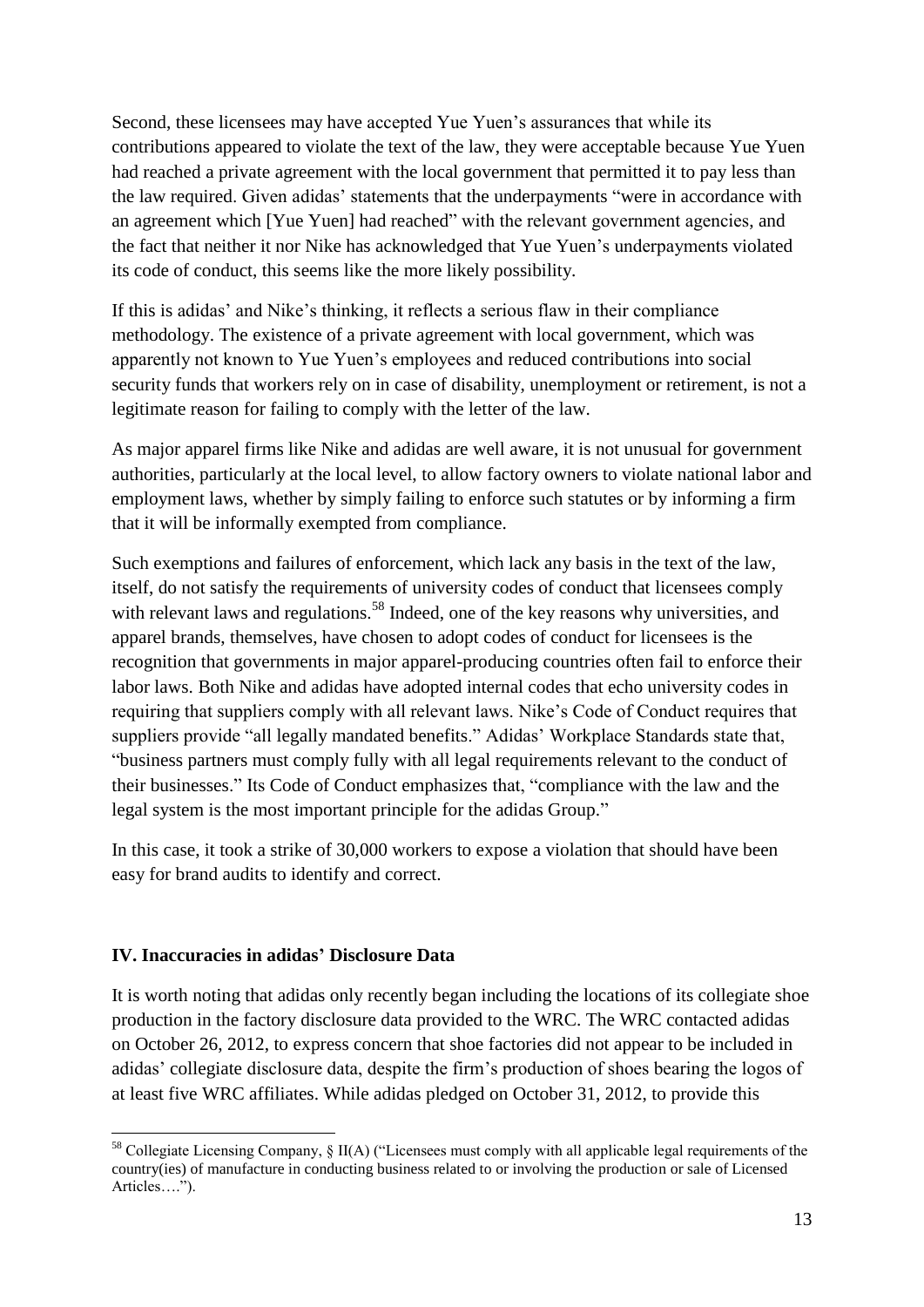factory information to the WRC within one week, adidas did not provide the WRC with the names of its suppliers of these goods until December 11, 2012, and did not provide information on these factories (including country, address, and contact information) until January 2014 when – more than a year later – adidas first included these footwear factories in its disclosure data.

This failure to provide full disclosure of supplier factories constitutes a significant obstacle to the WRC's verification of licensees' compliance with university codes of conduct.

# **V. Recommendations**

Licensees should take the following actions to remedy the violations of Chinese law at Yue Yuen, prevent further violations of international standards of freedom of association at Yue Yuen, and address the flaws in their compliance methodology that allowed the violations of Chinese law regarding social security payments to persist over a period of years.

In order to remedy the violations of Chinese law, licensees should press Yue Yuen to take the following actions:

- Immediately adjust its contributions to social insurance so that workers' accounts are credited based on the total income they have earned;
- Provide retroactive payments to ensure that all legally required payments for all workers have been provided to the relevant government agencies. These payments should not be made conditional on workers' providing any retroactive payment, except insofar as this is required by the Chinese government;
- Provide worker with clear documentation, both for the retroactive payment and for all future payments, of the amounts contributed to their social security accounts and the calculations upon which they are based; and
- Provide workers with all contractually or legally mandated payments, including any such payments for food and housing.

Given the nature of the violations and the freedom of association context in China, it will be difficult if not impossible to remedy the impact of Yue Yuen management's violations of workers' freedom of association during the strike. However, in order to prevent further violations of workers' freedom of association, licensees should take the following actions:

• Press for Lin Dong and any Yue Yuen workers still in custody as a result of their participation in the strike to be released, and for all charges against Lin and these workers based on the exercise of associational rights to be dropped, both by communicating directly to the relevant government bodies and urging Pou Chen to do so;